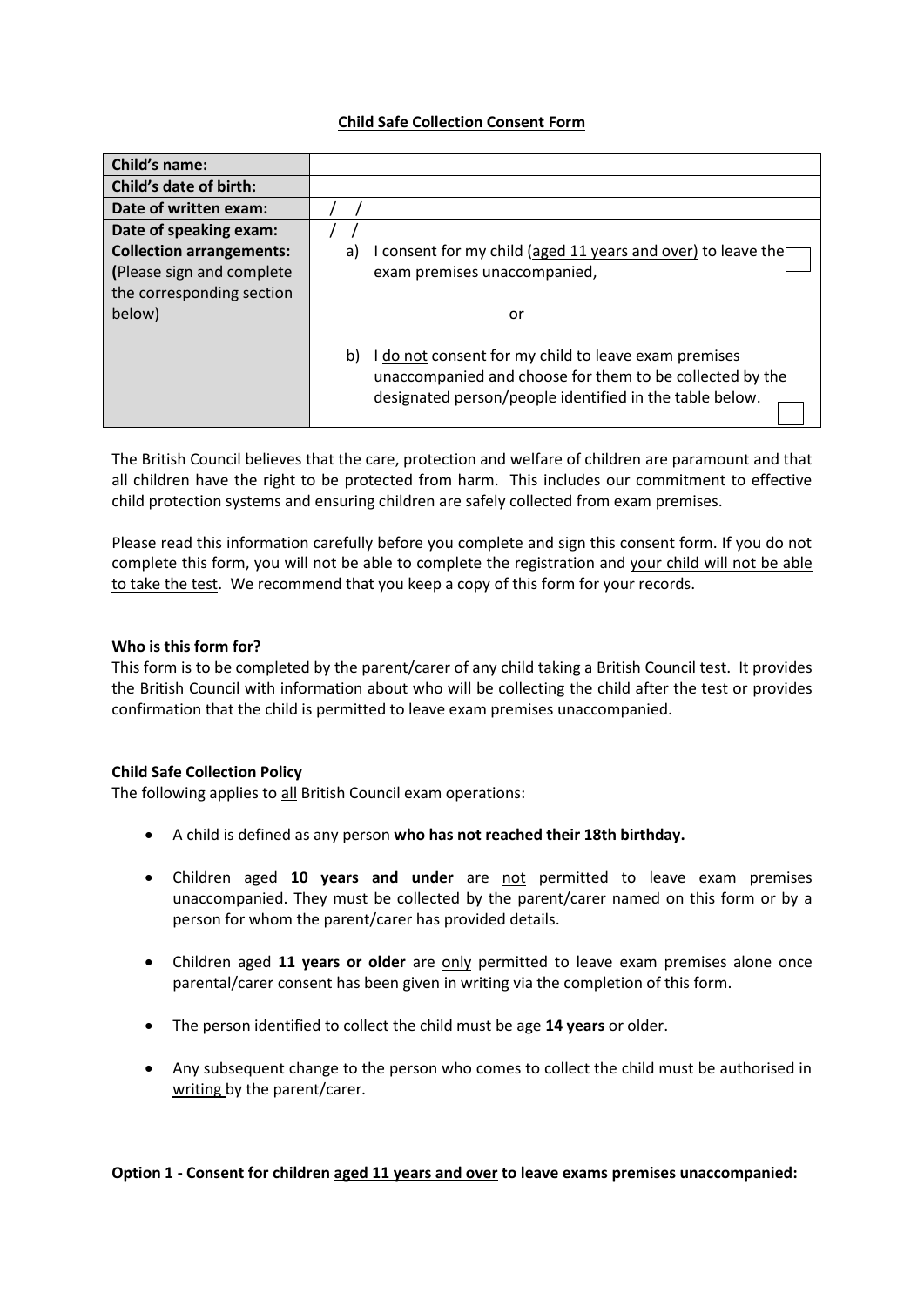| I (your name)                                                                                           | hereby give |  |
|---------------------------------------------------------------------------------------------------------|-------------|--|
| permission to allow (child's full name)                                                                 | to          |  |
| leave exam's premises unaccompanied at the end of the test/s.                                           |             |  |
| In case of emergency, please contact (insert name of emergency contact)<br>on (insert telephone number) |             |  |
|                                                                                                         |             |  |

Signature (full name) \_\_\_\_\_\_\_\_\_\_\_\_\_\_\_\_\_\_\_\_\_\_\_\_\_\_\_\_\_\_\_\_\_\_\_\_\_\_\_\_\_ Date \_\_\_\_\_\_\_/\_\_\_\_\_\_\_/\_\_\_\_\_\_\_\_\_\_\_\_\_\_\_\_.

## **Option 2 - Consent for children to be collected by the designated person/people identified in the table below:**

Please note children aged **10 years and under** are not permitted to leave exam premises alone and the completion of the information below is **mandatory**.

Parents/carers of children **aged 11 years and older** who wish for the child not to leave exam premises alone must complete the information below identifying who is authorised to collect the child.

## When the child is collected by the person/people listed <sup>1</sup>identification must be presented to **confirm identify.**

| Last Name | First Name (s) | Relationship to the child (i.e parent, carer,<br>uncle etc) |
|-----------|----------------|-------------------------------------------------------------|
|           |                |                                                             |
|           |                |                                                             |

I (your name) \_\_\_\_\_\_\_\_\_\_\_\_\_\_\_\_\_\_\_\_\_\_\_\_\_\_\_\_\_\_\_\_\_\_\_\_\_\_\_\_\_\_\_\_\_\_\_\_\_\_\_\_\_\_\_\_\_\_\_ hereby

confirm that the person/people listed are authorised to collect (child's full name) \_\_\_\_\_\_\_\_\_\_\_\_\_\_\_\_\_\_\_\_\_\_\_\_\_\_\_\_\_\_\_\_\_\_\_\_\_\_\_\_\_\_\_\_\_\_\_\_\_ at the end of the test/s.

In case of emergency, please contact (insert name of emergency contact) \_\_\_\_\_\_\_\_\_\_\_\_\_\_\_\_\_\_\_\_\_\_\_\_\_\_\_\_\_\_\_\_ on (insert telephone number) \_\_\_\_\_.

I certify that the above named people are aged **14 years** or older.

Signature (full name): \_\_\_\_\_\_\_\_\_\_\_\_\_\_\_\_\_\_\_\_ Date:  $\frac{1}{\sqrt{1-\frac{1}{\sqrt{1-\frac{1}{\sqrt{1-\frac{1}{\sqrt{1-\frac{1}{\sqrt{1-\frac{1}{\sqrt{1-\frac{1}{\sqrt{1-\frac{1}{\sqrt{1-\frac{1}{\sqrt{1-\frac{1}{\sqrt{1-\frac{1}{\sqrt{1-\frac{1}{\sqrt{1-\frac{1}{\sqrt{1-\frac{1}{\sqrt{1-\frac{1}{\sqrt{1-\frac{1}{\sqrt{1-\frac{1}{\sqrt{1-\frac{1}{\sqrt{1-\frac{1}{\sqrt{1-\frac{1}{\sqrt{1-\frac{1}{\sqrt{1-\frac{1}{\sqrt{1-\frac{1}{\sqrt{1-\frac{1}{\sqrt$ 

**Privacy around how we use your data**

<sup>1</sup> **Acceptable forms of identification: drivers licence, passport, identification card, NIN card, NIN slip, residence card, birth certificate**